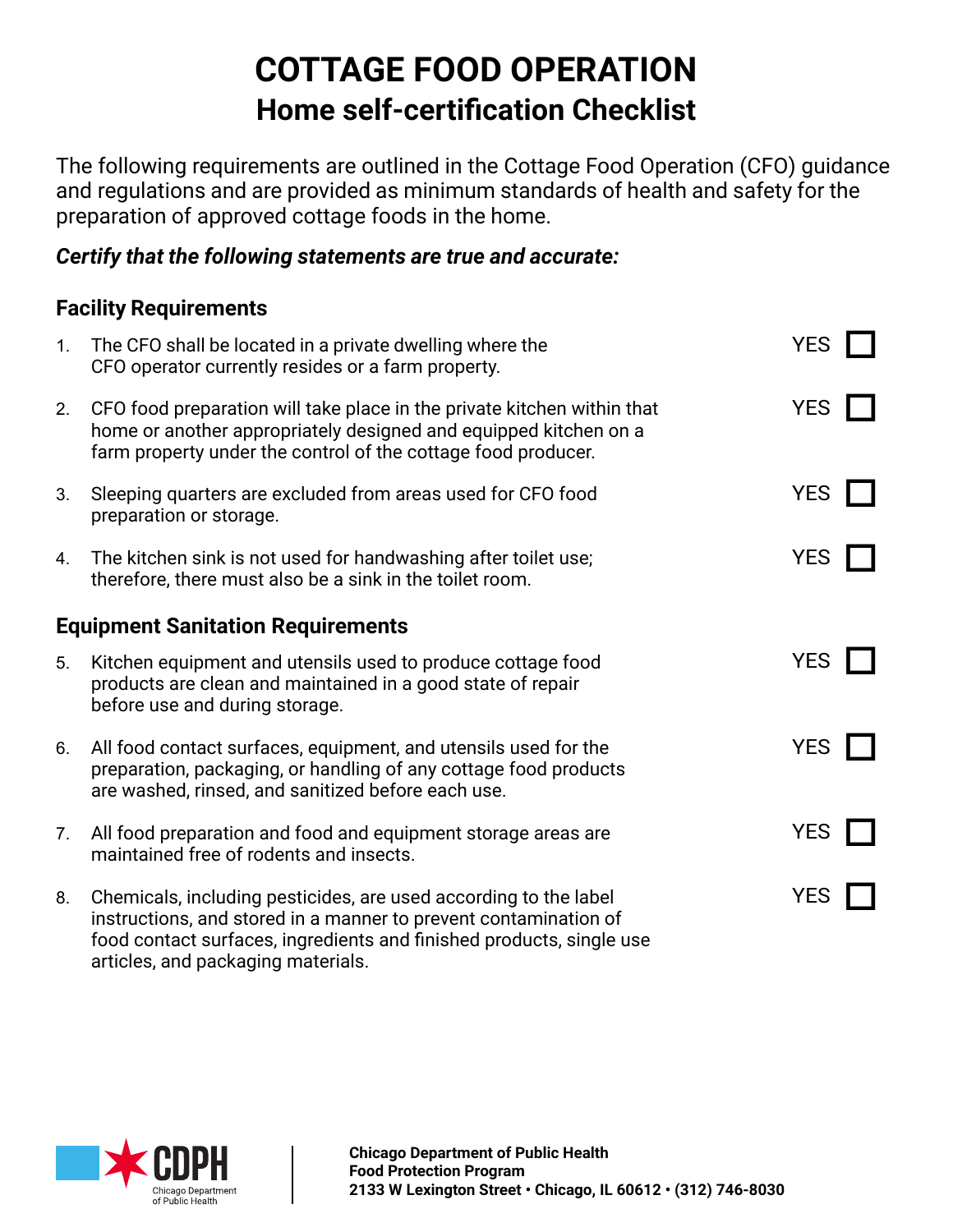## **Food Preparation Requirements** *(includes packaging and handling)*

| 9. | Proper handwashing is carried out often-after touching bare body<br>parts, such as the face or hair; after using the toilet; after touching<br>animals; after coughing or sneezing, after eating, drinking, or using<br>tobacco; after handling soiled equipment; when changing tasks;<br>before donning gloves; and any other activity that could contaminate<br>the hands. | <b>YES</b> |  |
|----|------------------------------------------------------------------------------------------------------------------------------------------------------------------------------------------------------------------------------------------------------------------------------------------------------------------------------------------------------------------------------|------------|--|
|    | 10. Employees involved with the preparation and packaging of cottage<br>food products will clean their hands and exposed portions of their<br>arms before starting food processing and after any activity that<br>renders the hands unsanitary.                                                                                                                              | <b>YES</b> |  |
|    | 11. Liquid soap, paper towels, and water warm to the touch are used for<br>handwashing and are available at the handwashing sink at all times.                                                                                                                                                                                                                               | <b>YES</b> |  |
|    | 12. Potable water is used for hand washing, ware-washing, and as an<br>ingredient.                                                                                                                                                                                                                                                                                           | <b>YES</b> |  |
|    | 13. All persons involved in the preparation, packaging, or handling of food<br>will not have bare hand contact with ready-to-eat foods through the<br>use of single-service gloves, bakery papers, tongs, or other utensils.                                                                                                                                                 | <b>YES</b> |  |
|    | 14. During the preparation, packaging or handling of cottage food<br>products, the following are prohibited where cottage food activities<br>are taking place:<br>a) Pets are not allowed.                                                                                                                                                                                   | <b>YES</b> |  |
|    | b) Smoking, vaping, and tobacco use are not allowed.                                                                                                                                                                                                                                                                                                                         | <b>YES</b> |  |
|    | c) Eating/drinking/chewing gum are not allowed.                                                                                                                                                                                                                                                                                                                              | <b>YES</b> |  |
|    | 15. I will make every effort to separate domestic activities, such as family<br>meal preparation, clothes washing, or ironing, or guest entertainment,<br>from cottage food operations, such as preparation, packaging, or<br>handling of cottage food products.                                                                                                             | <b>YES</b> |  |
|    | 16. Utensils used for tasting are not used more than once before being<br>washed.                                                                                                                                                                                                                                                                                            | <b>YES</b> |  |
|    | 17. Any person with a contagious illness, diarrhea, temperature with sore<br>throat, vomiting, jaundice, or a lesion containing pus on hands or<br>wrists shall refrain from working in the cottage food operation.                                                                                                                                                          | <b>YES</b> |  |
|    | 18. Cuts on wrists or hands are covered with a bandage and a disposable<br>glove during food preparation and packaging.                                                                                                                                                                                                                                                      | <b>YES</b> |  |
|    | 19. Hair is restrained during food preparation and packaging; tied back or<br>up; covered with a hat, hairnet, or scarf, and clothes are free from soil<br>and debris.                                                                                                                                                                                                       | <b>YES</b> |  |